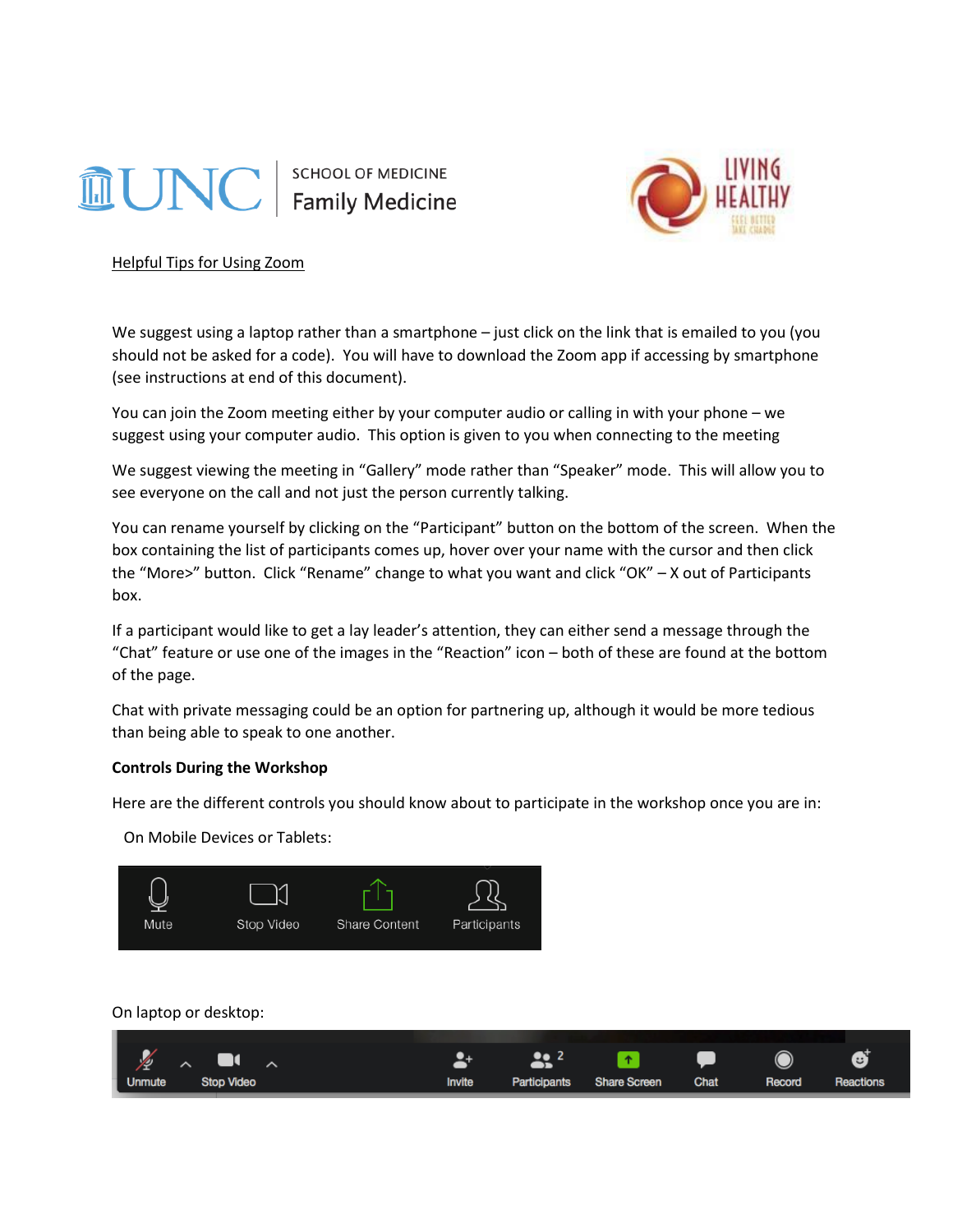**Mute & Unmute**: This function is incredibly important. All participants will be muted by the facilitators. However, you can unmute yourself to talk. You can toggle between muting and unmuting by clicking or tapping the mute symbol on the bottom of your screen.

On Tablets or Mobile Devices:



On Laptop/Desktop:

**Stop Video**: We want to encourage everyone to utilize their video function if at all possible; however, if for some reason you need to turn off your video, you can turn your camera on and off clicking or tapping the camera symbol.

On Tablets or Mobile Devices:



On Laptop/Desktop:



Chat Function: If you have questions that come up when the facilitators have your microphone muted, or if you feel more comfortable typing in your questions or participation, feel free to click/tap on the chat icon. This will open up a chat box, and you can type in your question. You can also click/tap on the chat box to see what other participants are writing. On your mobile device or tablet, you will have to tap "More" and then tap "Chat"

**On Laptop/Desktop:** Chat **On Tablets or Mobile Devices:** Sign In as Host  $\bullet\bullet\bullet$ Enter Host Key to Claim Host More Chat **Meeting Settings Minimize Meeting Virtual Background** Raise Hand **Disconnect Audio** Cancel